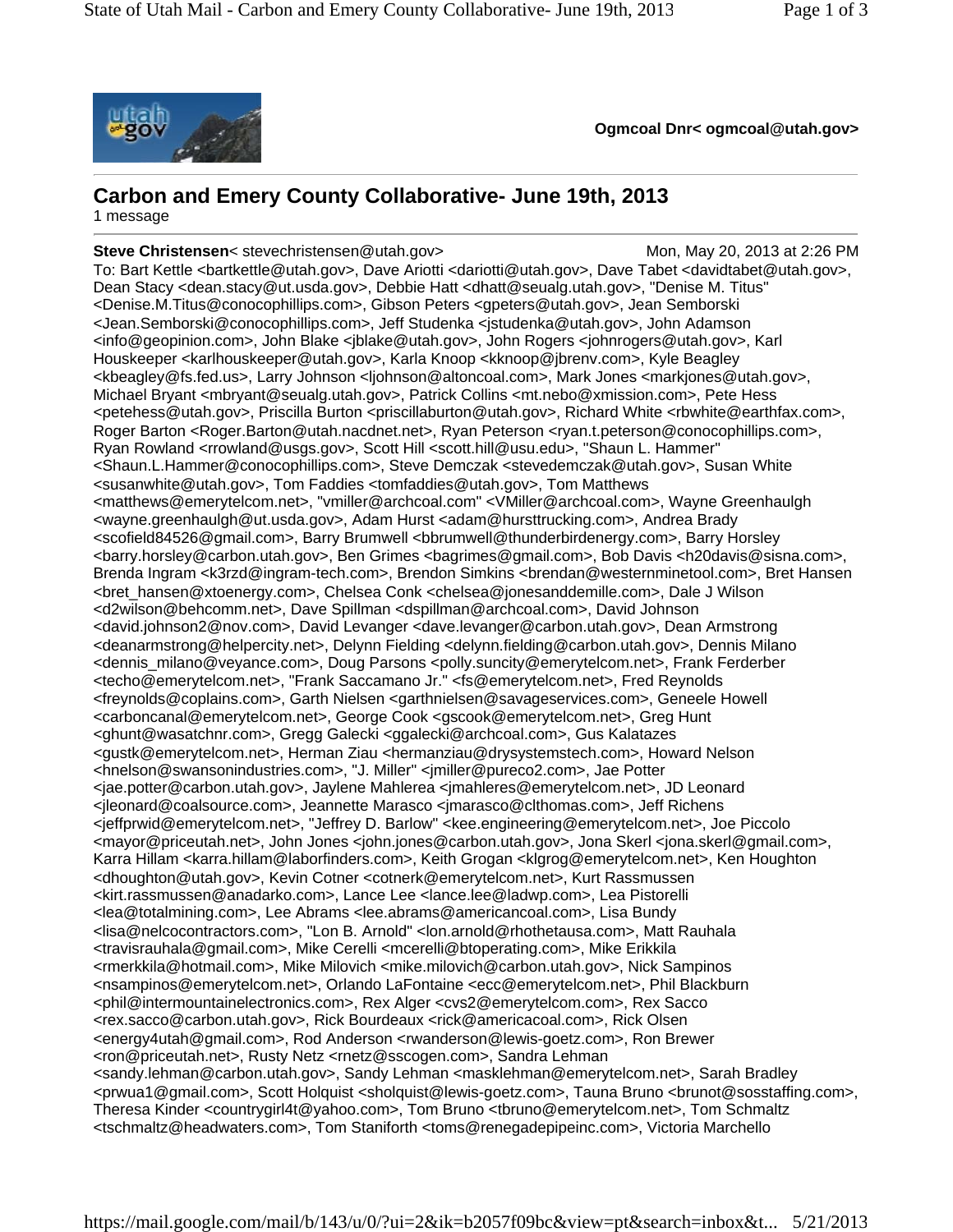<victoria.marchello@carbon.utah.gov>, William Butcher <wbutcher@emerytelcom.net>, Allen Staker <tunex@emerytelcom.net>, Amanda Daniels <AMANDADANIELS@utah.gov>, Amanda Price <clawsontown@etv.net>, Amanda Richard <arichard@archcoal.com>, April Abate <APRILABATE@utah.gov>, Austin Belcher <ABelcher2@archcoal.com>, Brad Giles <cvssd877@etv.net>, Brandi Ivie <pss@etv.net>, Bruce Wilson <br/> <br/> <br/>
sety.net>, charles reynolds <charles.reynolds@hiawathacoal.com>, Chris Hansen <chansen@archcoal.com>, Chuck Semborski <Charles.Semborski@pacificorp.com>, Clyde Magnuson <magunson@etv.net>, Cody Allred <cody.allred@pacificorp.com>, Corey Heaps <cheaps@rhinolp.com>, Craig Johansen <JT@etv.net>, Dale Fillmore <eaoservices2@etv.net>, Dana Dean <DANADEAN@utah.gov>, Daniel Gunnell <daniel.gunnell@ut.nacdnet.net>, Daron Haddock <daronhaddock@utah.gov>, Darrel Leamaster <cvssd@etv.net>, "darrel@etv.net" <darrel@etv.net>, darren olsen <dgolsen@fs.fed.us>, David Hibbs <dhibbs@coalsource.com>, David Horsley <davidhorsley@utah.gov>, Dennis Oakley <dennis.oakley@pacificorp.com>, dennis ware <dware@foundationcoal.com>, Dodd Wilstead <whiskeydodd@yahoo.com>, Elliot Finley <efinley@efinley.com>, Erik Petersen <petersen@relia.net>, Gary Kofford <gary@co.emery.ut.us>, Hilary Gordon <mayor@huntingtonut.com>, Ingrid Campbell <ingridcampbell@utah.gov>, "J.D. Wickman" <sinbadconst@gmail.com>, Jack Stoyanoff <northemery@etv.net>, Jacob Sharp <jsharp@etv.net>, James Owen <jamesowen@utah.gov>, James Sherman <evolutiondiesel@hotmail.com>, jaren jorgensen <JJorgensen@rhinolp.com>, Jay Humphrey <jay@ewca.org>, Jay Marshall <jmarshall@coalsource.com>, Jeff Horrocks <jeff@co.emery.ut.us>, Jeffrey Brower <jeffrey\_brower@blm.gov>, JoAnn Behling <ferroncity@ferroncity.org>, Jodi Christensen <jodi.christensen@ut.nacdnet.net>, Joe DiBenedetto <jndibenedetto@fs.fed.us>, Joe Helfrich <JOEHELFRICH@utah.gov>, John Baza <johnbaza@utah.gov>, John Gefferth <JohnGefferth@consolenergy.com>, john healy <jhealy@fs.fed.us>, Jonathan Johansen <jonathan@jandtengineering.com>, Josh Wilson <joshw@nielsonconstruction.com>, JR Nelson <jrnelson@co.emery.ut.us>, Judy Ann Scott <pignut@etv.net>, Ken Fleck <ken.fleck@pacificorp.com>, Ken Hoffman <KENHOFFMAN@utah.gov>, Ken May <kmay@archcoal.com>, Kent Petersen <kjpete@etv.net>, Kirt Rasmussen <delenafish@etv.net>, Kit Pappas <kit@emerytelcom.net>, lanna sudweeks <lsudweeks@fs.fed.us>, Laren Huntsman <laren.huntsman@pacificorp.com>, Laurie Pitchforth <pitchforth@co.emery.ut.us>, Leroy Mead <LEROYMEAD@utah.gov>, Lois Stofko <standardlabs@emerytelecom.net>, Marc Stilson <MARCSTILSON@utah.gov>, Marilyn Rosquist <hcic\_@etv.net>, mark reynolds <mreynolds@etv.com>, Mark Stanley <markstanley@consolenergy.com>, Mike Davis <mdavis@archcoal.com>, Mike Herkimer <mherkimer@utah.gov>, Mike McCandless <mikem@co.emery.ut.us>, Mistie Christiansen <betterhorse@yahoo.com>, Mistie Christiansen <mistie@emerytown.com>, Morris Sorenson <ronnie@etv.net>, Nathan Darnall <Nathan\_Darnall@fws.gov>, Neal Peacock <mayor@castledalecity.org>, Pat Brady <grcity@etv.net>, Pat Jones <pj\_jones49@yahoo.com>, Patsy Stoddard <editor@ecprogress.com>, Peter Behling <PeterBehling@consolenergy.com>, "ray@co.emery.ut.us" <ray@co.emery.ut.us>, Rick Wilde <RICKWILDE@utah.gov>, Roger Barton <Roger.Barton@ut.nacdnet.net>, Ross Hinkins <rhinkins@etv.net>, Scott Child <scott.child@pacificorp.com>, Sherrel Ward <sherrelward@yahoo.com>, "Sonja F. Wallace" <swallace@utah.gov>, Stan Mathis <CCCIC@etv.net>, Steve Barton <aokcpa@etv.net>, "Steve\_Falk@blm.gov" <Steve\_Falk@blm.gov>, "Steve\_Rigby@blm.gov" <Steve\_Rigby@blm.gov>, sue wiler <swiler@blm.gov>, "SWRigby@blm.gov" <SWRigby@blm.gov>, Ted Curtis <ted.curtis@pacificorps.com>, Thomas W Lloyd <twlloyd@fs.fed.us>, Tony Lemieux <road\_hog63@yahoo.com>, Tracy Behling <tfbehling@hotmail.com>, vaughn hughes <vaughnhughes@blm.gov>, Verla Jensen <clevelandtown@etv.net>, Buckie Stanley <buckie.stanley@anadarko.com>, "Clark L. Thayn" <clarkthayne@yahoo.com>, darrell lewis <dlewis@unitedcentral.net>, Garth Frandsen <garthfrandsen@gmail.com>, Gus Marinos <arctab@emerytelcom.net>, Jim Felton <jfelton@billbarrettcorp.com>, Mark McMilliam <mm@carrollengineeringco.com>, Shain Stoddard <sstoddard@attcotrucking.com>, Tony Arbaney <tarbaney@drysystems.com>, David Hinkins <dhinkins@le.utah.gov>, Jerry Anderson <jerryanderson@le.utah.gov>, Patrick Painter <ppainter@le.utah.gov>, Ogmcoal Dnr <ogmcoal@utah.gov>

Good afternoon,

I wanted to send a quick "save the date" e-mail for the next Carbon and Emery County Collaborative Meeting. The next meeting will be held on June 19th, 2013 in the Alumni Room of the USU Campus in Price, UT (10:00 a.m. - 11:30 a.m.). The Alumni Room is located in the Jennifer Leavitt Student Center (same room as the November 2012 meeting).

The agenda is forthcoming and will be sent out once it has been finalized. We hope to see you there!